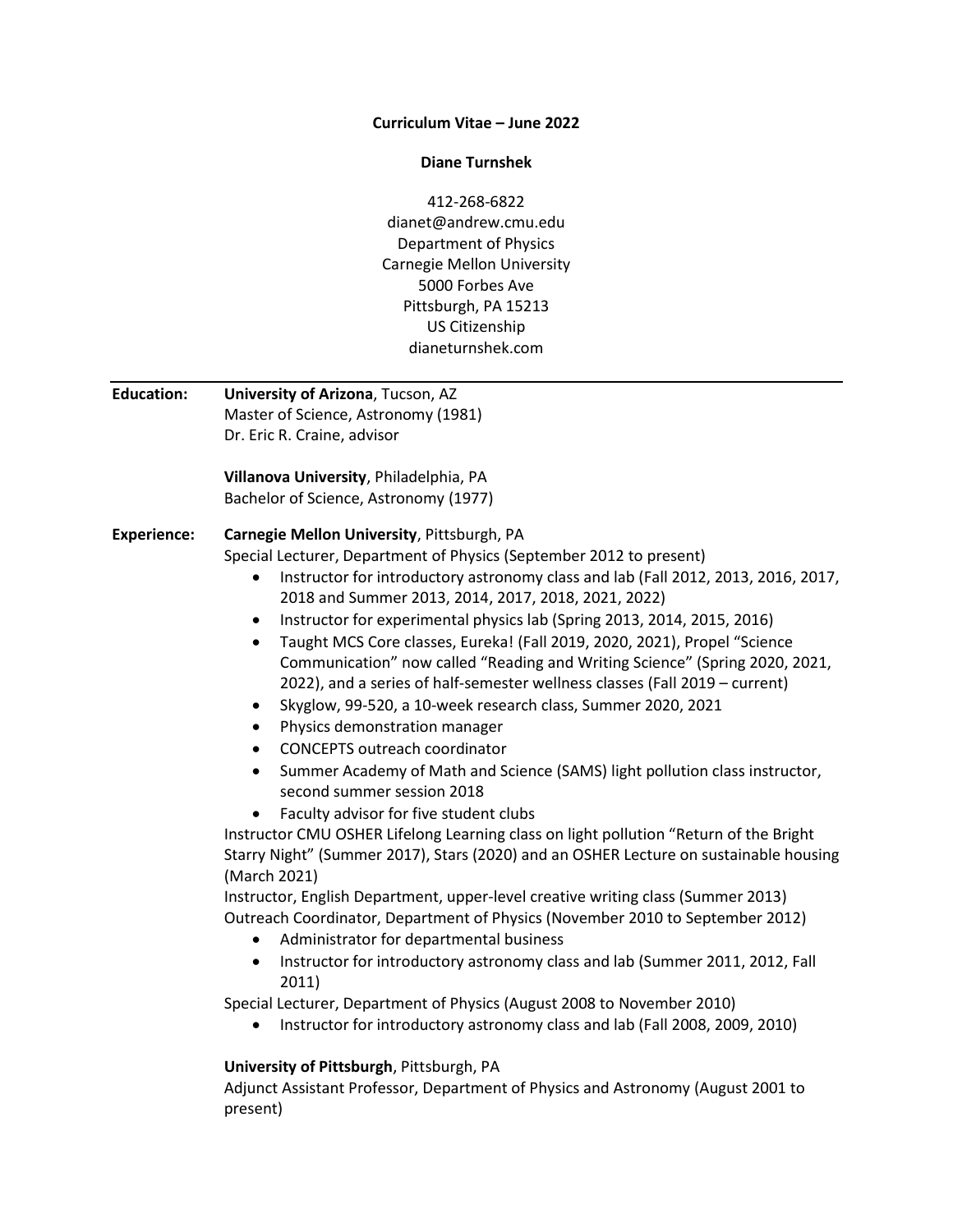- Instructor for courses "Stars, Galaxies and the Cosmos," "Stonehenge to Hubble" and "Physics and Science Fiction"
- Faculty advisor for the Dr. Who Club (2012 to 2018)

Allegheny Observatory

- Lecture Series Coordinator (2007 to present)
- Adjunct Lecturer and Outreach Coordinator (appointment May 1, 2015 to April 30, 2024)

Astronomy Outreach Coordinator (January 1989 to 2005)

- Utilized grants from NASA and NSF to extend educational boundaries of the University to the surrounding community, especially targeting gifted children in grades K-12
- Participated in annual University Science Academy and ran career discussions with HS students

Astronomy Researcher, Allegheny Observatory (January 1981 to May 1984)

 Observed exoplanets with Multichannel Astrometric Photometer array on the 30" Thaw refractor

**Osher Lifetime Learning Institute**, University of Pittsburgh, Pittsburgh, PA Lecturer

- Instructor for astronomy class (May June 2010, May June 2014)
- Co-Instructor for class on light pollution "Return of the Bright Starry Night," (May – June 2017)
- Lecturer on sustainable housing (March 2021)

**Prometic,** Dundalk, Co Louth, Ireland

Test development for DSST Astronomy Exam (August 2015)

• Standard Setting work

### **Parsec, Inc.,** Pittsburgh, PA

President, Board of Directors, January 2012 – Dec 2014, January 2018 to 2019

- Coordinated four branches of the non-profit
- Founded a new lecture series/workshop at CMU for promoting literacy in Pittsburgh, Partners in Speculative Fiction

#### **Sapling Learning,** Austin, TX

Online astronomy content writer (May to September 2013)

#### **St. Vincent College**, Latrobe, PA

Adjunct Faculty, Physics Department (January 2003 to December 2011)

• Instructor for introductory astronomy course and laboratory

Adjunct Faculty, English Department (Spring 2009)

Developed and taught upper-level creative writing class "How to Write SF/F/H"

### **Seton Hill University**, Greensburg, PA

Adjunct Faculty, Writing Popular Fiction MFA Program (January 2002 to June 2011)

- Lecturer
- Mentored graduate students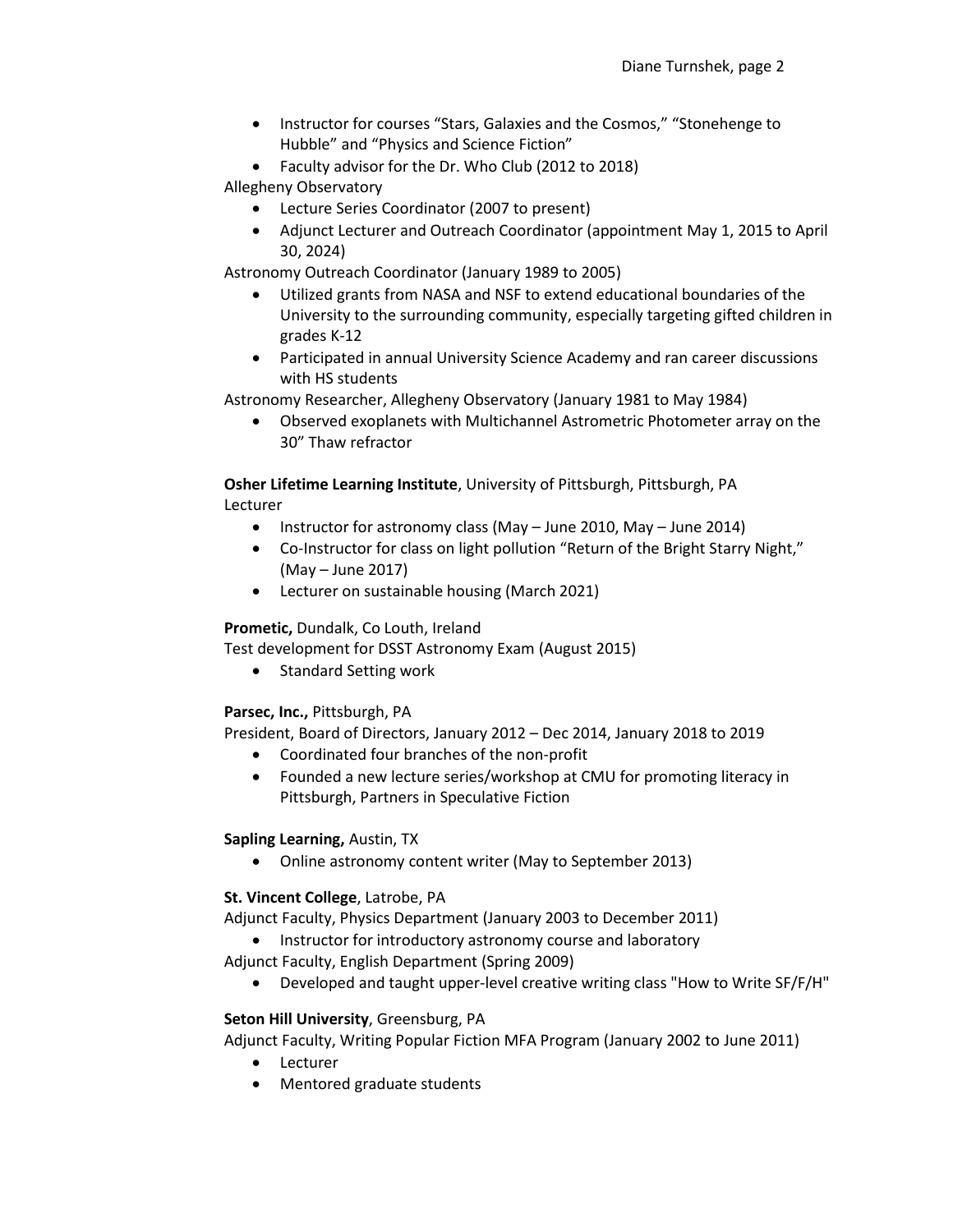# **Community College of Allegheny County**, Pittsburgh, PA

Adjunct Faculty, Dept. of Physics and Chemistry (August 2008 to December 2009)

• Instructor for up to three introductory astronomy classes per term

## **Sinclair Community College**, Dayton OH

Adjunct Faculty (August 2009 to June 2010)

• Instructor for online astronomy labs

### **Squonk Opera Company,** Turtle Creek, PA

Outreach Coordinator (September 2007 - October 2008)

- Set up pre-events for the outdoor show Astro-rama
- Coordinated astronomy outreach activities with K-12 students
- Scientific advisor for artists and writers
- Interacted with the media

# **Science Fiction and Fantasy Writers of America**

Board of Directors, Eastern Regional Director **(**July 2004 to June 2007)

- Ran the annual weekend business meeting and Nebula Awards Ceremony in May 2007 and the Publishers Reception each November in New York City
- Coordinated volunteers
- Provided guidance to SFWA committees
- Worked with educational groups to promote literacy
- Created promotional materials publicizing SFWA authors
- Interacted with the media

### **Carnegie Science Center**, Pittsburgh, PA

Planetarium Operator (January 1982 to May 1984)

Developed and implemented planetarium shows

### **Carlow College**, Pittsburgh, PA

Adjunct Faculty (August 1981 to 1982)

• Instructor of astronomy, geology, and Earth science courses

### **Chatham College**, Pittsburgh, PA

Instructor (January 1982)

• Instructor of intensive astronomy course

### **University of Arizona**, Tucson AZ

Research Assistant in Astronomy Department (September 1978 to August 1981)

- Studied objects using the Near Infrared Photographic Sky Survey
- Published book of cool standard stars
- Wrote popular astronomy articles

### Boston University, Boston MA

Graduate Teaching Assistant in Astronomy Department (September 1977 – May 1978)

Assisted Astronomy 101 classes and labs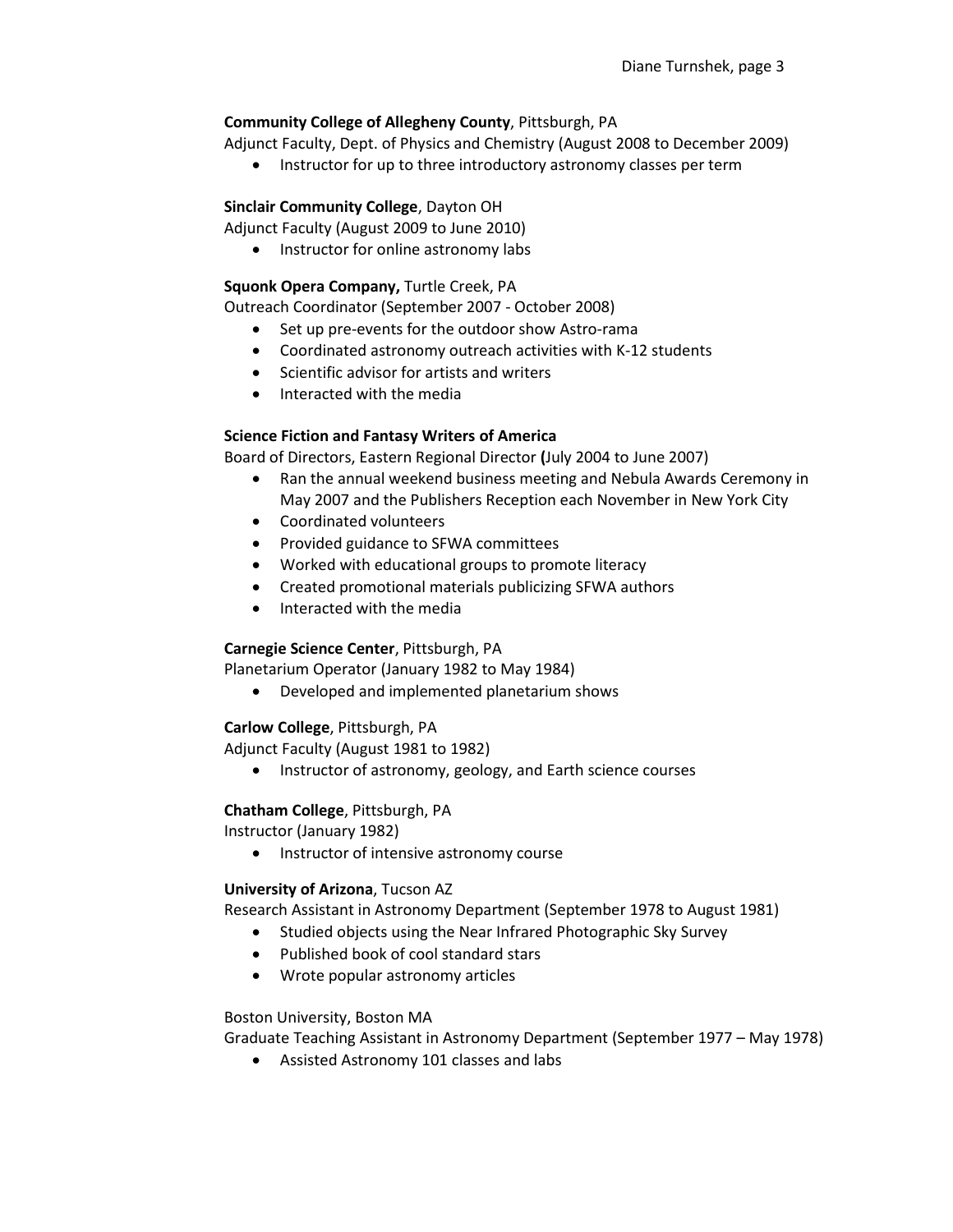# **Publication List ORCID ID:<https://orcid.org/0000-0001-5259-5534> GoogleScholar: https://scholar.google.com/citations?hl=en&user=jpGgJqwAAAAJ ResearcherID: P-5982-2018 Preprint:** https://www.essoar.org/doi/10.1002/essoar.10507575.1 "The benefit of multiple angle observations for visible band remote sensing using night lights"

#### **Peer-reviewed papers:**

Two newly discovered S stars in a list of faint red objects, Craine, E. R.; Turnshek, D. E.; Turnshek, D. A.; Boeshaar, P. C., Astronomical Society of the Pacific, Publications (ISSN 0004- 6280), Vol. 95, March 1983, p. 185-191. 03/1983

An Optical Three-Way Split - Triple Quasar PG1115+08, Weymann, R. J.; Latham, D.; Angel, J. R. P.; Green, R. F.; Liebert, J. W.; Turnshek, D. A.; Turnshek, D. E.; Tyson, J. A. Publication: SCIENCE NEWS V.118, p. 4, 1980, 00/1980

The triple QSO PG1115+08 - Another probable gravitational lens, Weymann, R. J.; Latham, D.; Roger, J.; Angel, P.; Green, R. F.; Liebert, J. W.; Turnshek, D. A.; Turnshek, D. E.; Tyson, J. A., Nature, Vol. 285, p. 641-643, June 26, 1980

Spectroscopic and polarimetric observations of NGC 1333 and the surrounding dark cloud complex, Turnshek, D. A.; Turnshek, D. E.; Craine, E. R. Astronomical Journal, Vol. 85, p. 1638- 1643, 12/1980

### **Science Publications:** (Publications before 1980 are under the name Diane Routsis.)

Our Pittsburgh Constellation, D Turnshek, Proceedings of the 29th International Astronomical Union: Astronomy in Focus XXIXA, Cambridge University Press, p. 497, 2016

"Our Pittsburgh Constellation," Great Lakes Planetarium Conference Proceedings, October 27, 2012, http://www.glpaweb.org/proceedingsab2012

Carnegie Mellon University Physics Concepts Program (P63), Diane Turnshek and Leonard Kisslinger, Carnegie Mellon University, Astronomical Society of the Pacific, Connecting People to Science, Baltimore, MD, July 2011

CCD Imaging of Four Southern Polar Ring Galaxies, Turnshek, D. E.; Sackett, P. D.; Jarvis, B. J., American Astronomical Society, 180th AAS Meeting, #49.12; Bulletin of the American Astronomical Society, Vol. 24, p. 810, 05/1992

Book-Review - an Atlas of Digital Spectra of Cool Stars, Turnshek, D. E.; Turnshek, D. A.; Craine, E. R.; Boeshaar, P. C., SKY AND TELESCOPE Vol. 73, NO. 4/APR, p. 395, 1987 [\(S&T](http://www.skypub.org/)  [Homepage\)](http://www.skypub.org/) 04/1987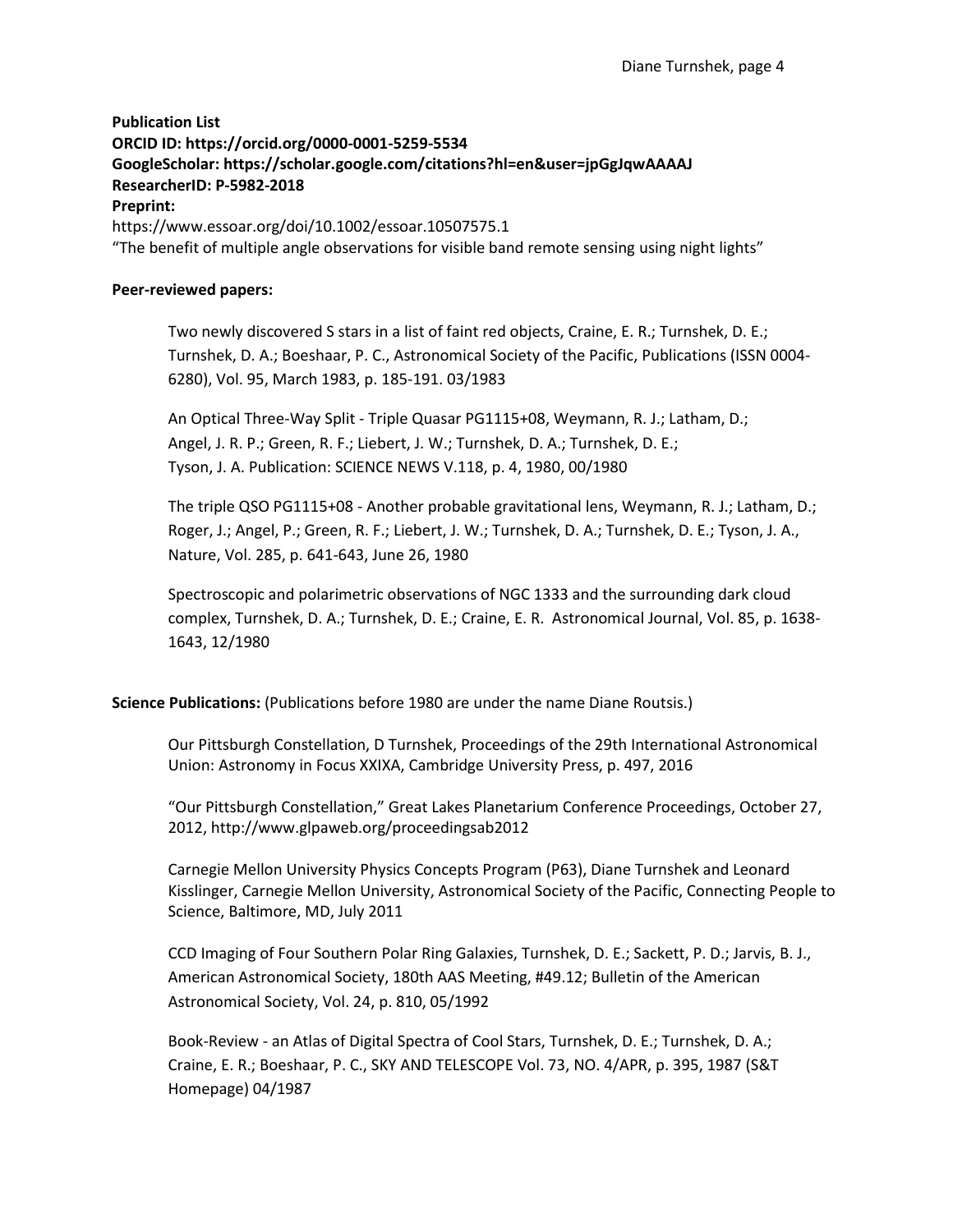An Atlas of Digital Spectra of Cool Stars (Types G, K, M, S and C), D. E. Turnshek, D. A. Turnshek, E. R. Craine, P. C. Boeshaar. Astronomy and Astrophysics Series, Vol. 1. Western Research Company, 2030 E. Speedway Suite 213, Tucson, Arizona 85719, USA. 6+17 pp.+75 charts. Price US\$ 30.00 (1985). ISBN 0-934525-00-5. Publication Date: 00/1985

MK Criteria Applied to a Scanner Spectral Atlas of the Cooler Stars, Turnshek, D. E.; Boeshaar, P. C. The MK Process and Stellar Classification, Proceedings of the Workshop in honor of W.W. Morgan and P.C. Keenan, held at the University of Toronto, Canada, June 1983. Edited by R.F. Garrison. Toronto: University of Toronto, David Dunlap Observatory, 1984, p. 77, 00/1984

Ground-Based Astronomy in the Space Age, Turnshek, D.; Turnshek, D.; Vilas, F., the 1980 Scientific Meeting of the Astronomical-Society, ASTRON. SOC. OF THE PACIFIC. MERCURY Vol. 10, p. 22, 1981, 00/1981

Spectroscopic Observations of Near Infrared Photographic Sky Survey Objects, Turnshek, D. E.; Craine, E. R.; Boeshaar, P. C.; Turnshek, D. A., Bulletin of the American Astronomical Society, Vol. 12, p. 463, 03/1980

The Spectrum of 1548C27, Craine, E. R.; Boeshaar, P. C.; Turnshek, D. A.; Turnshek, D. E., Bulletin of the American Astronomical Society, Vol. 12, p. 843, 09/1980

Spectroscopic Observations of Two New Pure S Stars Authors: Boeshaar, P. C.; Craine, E. R.; Turnshek, D. E., Bulletin of the American Astronomical Society, Vol. 12, p. 828, 09/1980

Near Infrared Photographic Sky Survey I. Some Survey Applications, Craine, E. R.; Imhoff, C. L.; Turnshek, D. A.; Routsis, D. E. Bulletin of the American Astronomical Society, Vol. 12, p. 406 03/1979

Near Infrared Photographic Sky Survey II. Spectroscopy of Survey Objects in a Selected Field, Routsis, D. E.; Turnshek, D. A.; Craine, E. R., Bulletin of the American Astronomical Society, Vol. 12, p. 406, 03/1979

Near Infrared Photographic Sky Survey III. Spectroscopy and Polarimetry in a Dark Cloud Complex, Turnshek, D. A.; Craine, E. R.; Routsis, D. E., Publication: Bulletin of the American Astronomical Society, Vol. 12, p. 406, 03/1979

Near infrared photographic sky survey. 1: Catalog of red stellar objects, Craine, E. R.; Duerr, R. E.; Horner, V. M.; Imhoff, C. L.; Routsis, D. E.; Swihart, D. L.; Turnshek, D. A., 08/1979

### **Information Reflecting the Candidate's External Reputation**

#### **1.) Citations and Awards:**

Dark Sky Defender Award from the International Dark-Sky Association (2015)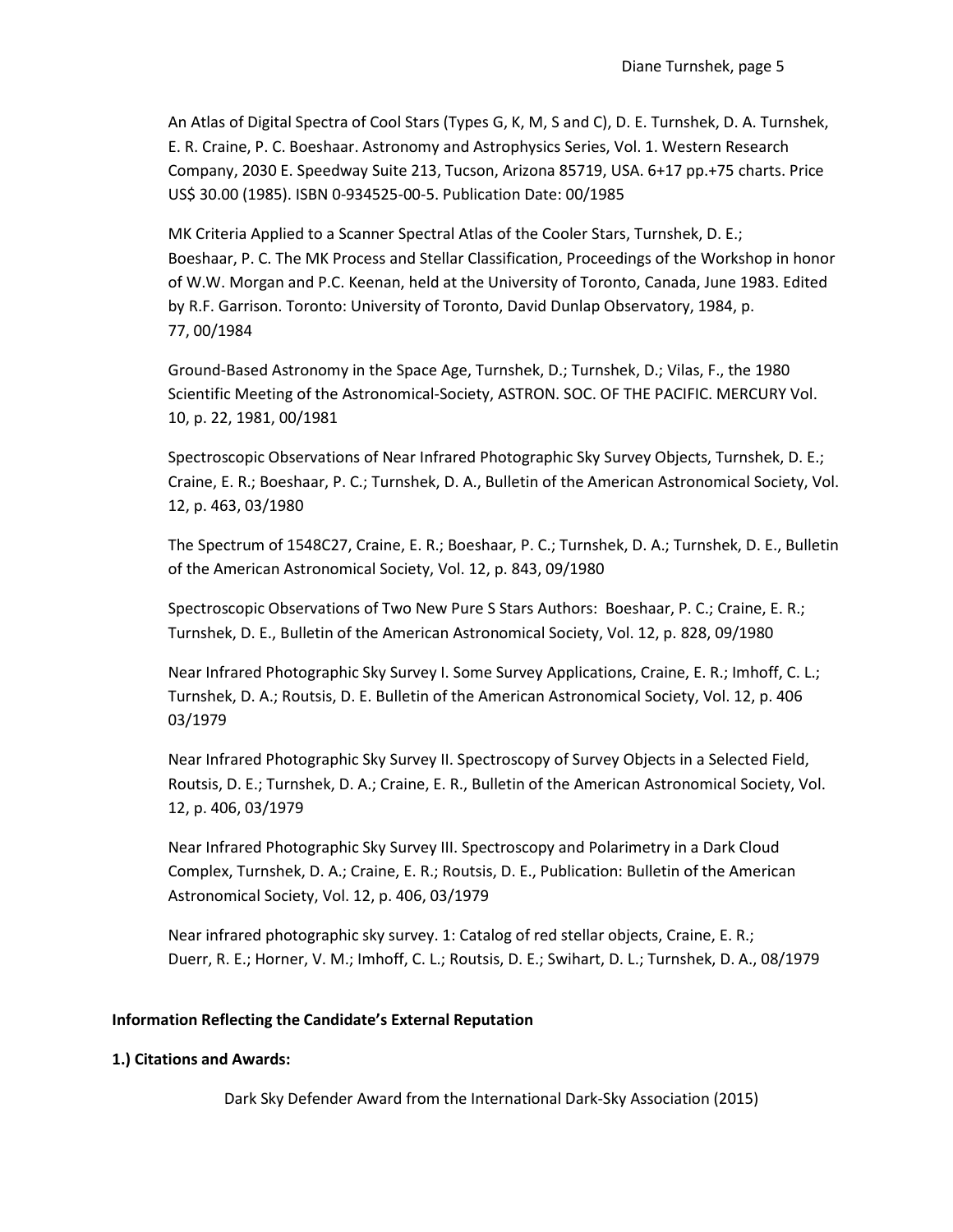Amateur Astronomers Association of Pittsburgh, Lois Harrison Award (2018)

#### **2.) Invited public talks:**

MENSA National Gathering, "Using Pseudoscience to Teach Science" and "Science of the Future," Summer 2012

Great Lakes Planetarium Conference, Keynote speaker, "Our Pittsburgh Constellation" October 27, 2012

Allegheny Observatory Public Lecture Series in Astronomy

"Science and Science Fiction"

"Using Pseudoscience to Teach Science"

"Online Astronomy Education"

"De-Light the Night" February 20, 2015

"Organics on Mars" June 15, 2018

TEDxPittsburgh, Byham Theater, Pittsburgh, PA, "De-Light the Night," May 23, 2015 Mars New Year, Mars, PA, "My Martian Adventure," May 2015

PA Conference for Young Women in Physics, "This Way Up," April 2016

STARLIGHT, BEYOND LIGHT POLLUTION Leadership Training Forum, La Palma, Canary Islands, "6000 Hostages," July 6, 2016

MENSA Regional Gathering, "De-Light the Night," Mars, PA, September 4, 2016 Café Scientifique, Carnegie Science Center "Light Up the Sky with Stars," December 12, 2016

Mahoning Valley Astronomical Society, West Farmington, OH, "Your Light Pollution Defense Kit," March 25, 2017

Ignite Talk, SFWA's Nebula Awards Weekend, Pittsburgh, PA, "Lights Out," May 18, 2017 Dark Skies Event, Canaan Valley, Tucker County, WV, "Dark Skies," July 25, 2017 First Unitarian Church of Pittsburgh, Sunday Morning FORUM, Pittsburgh, PA "Light Switch" November 5, 2017

Rittenhouse Astronomical Society, Franklin Institute, Philadelphia, PA, "Light Pollution Defense Kit," November 8, 2017

2018 Public Library Author Series, Uniontown, PA, "Turning Teens into Published Authors," January 20, 2018

Cooper-Siegel Community Library, Pittsburgh, PA, "The First Martians," June 21, 2018 STEM Speaker Series, Robert Morris University, "Dark Skies over Pittsburgh" June 27, 2018

Dark Skies Event, Canaan Valley, Tucker County WV, "Protecting Spectacular West Virginia Dark Skies," August 11, 2018

MENSA Regional Gathering, "Cosmological Magnetic Fields," Mars, PA, September 2, 2018

Steel City Speculative Series, Triangulation Reading, Steel Valley Roasters, Pittsburgh, PA, November 5, 2018

Dark Skies Reading at CMU, "Artificial Light Survey of Nighttime Pittsburgh," September 11, 2019 (with author Mary Soon Lee)

International Dark Sky Association Annual General Meeting "Fueling Outreach with New Data," November 11, 2019

TEDxCMU Virtual Innovation Expo "International Dark Sky Association Interview," October 26, 2020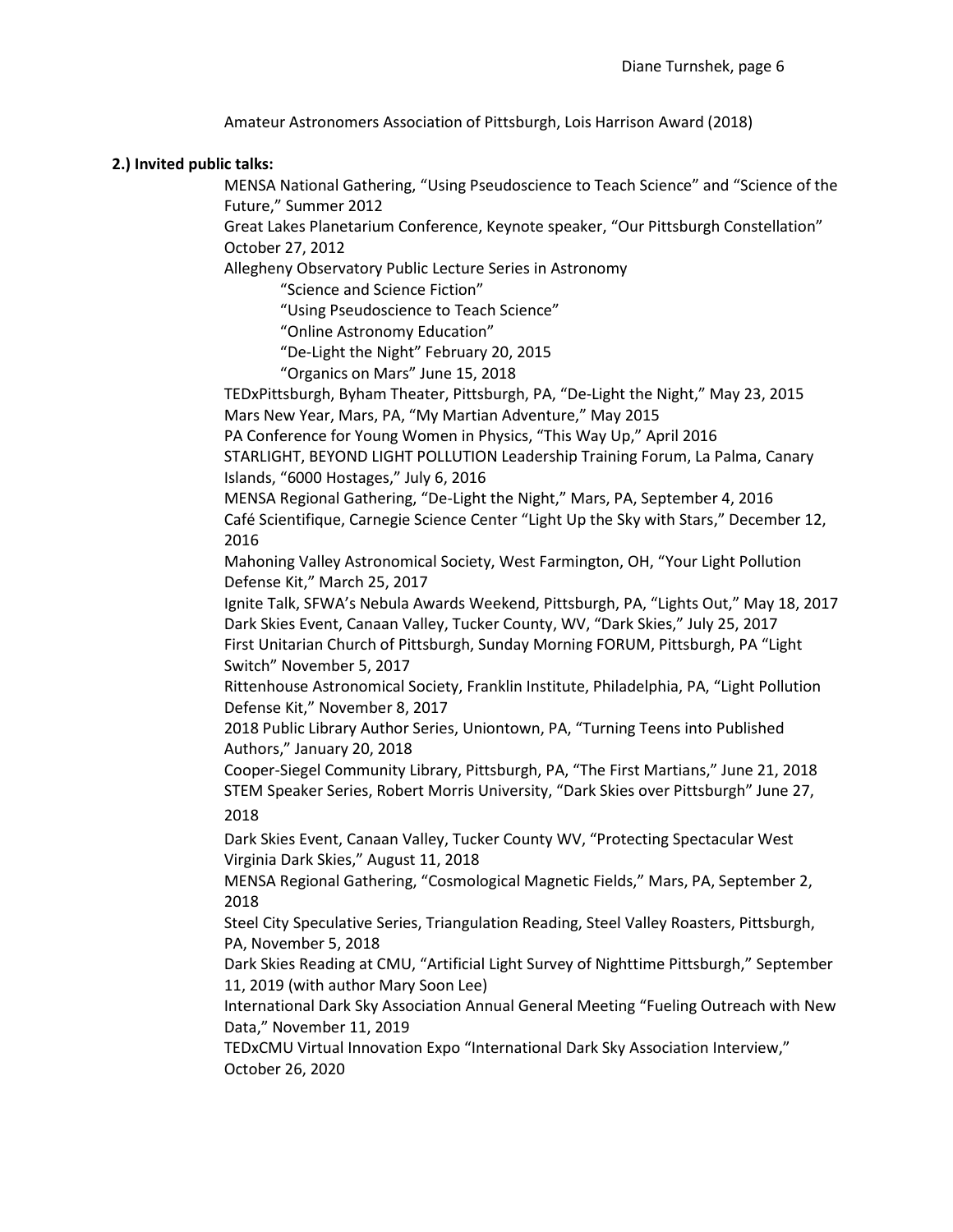Carnegie Science Center Café Scientifique, "Are Dark Skies in Our Future?" October 5, 2020

Spectroscopy Society of Pittsburgh, "Dark Skies: An Endangered Natural Resource," October 14, 2020

Western Pennsylvania American Association of Physics Teachers, "Skyglow," November 7, 2020

Astronomical Society of the Pacific, "Skyglow, a 10-week, Summer, Remote, Research Class on Dark Skies" December 5, 2020

The Frick, Where Have the Stars Gone?" January 2021

"Light Pollution 101" for the City of Pittsburgh Department of Mobility and Infrastructure, March 11, 2021

Colorado International Dark Skies Association (with Richard O'Brien), "Light Pollution Project Exchange," March 11, 2020

Temporal Belongings Conference: The Material Life of Times, "Alteration in the Experience of Dark Nights Due to Artificial Light," March 16, 2021

The Frick, "In Conversation: The Art and History of the Night Sky," April 8, 2021 PA Conference for Young Women in Physics, "Blue Sky Thinking, with Stars," April 24, 2021

And many, many more talks, including the Foreign Policy Association's Great Decisions lecture and a panel on "Cities and Infrastructure" at the 2022 IntersectCMU Conference. Invited plenary speaker for Methods and Modeling,  $9<sup>th</sup>$  International ALAN Conference August 10-13, 2023.

Guest lectures for classes at CMU:

Physics Department class "Public Speaking and Writing for Grad Students" with Amy Stetten (2015 - 2017)

"Martian Architecture Design," taught by Christine Ciardullo, Spring 2016 "Alien Linguistics," taught by Thomas Werner Fall 2017

"Lighting Architecture," taught by Cindy Limauro, undergraduate, Spring 2018, 2019 and graduate course, Spring 2018, 2019

Intercultural Communication Center talk on communicating physics with international teaching assistants, Winter 2018

"Futuristic explorations" taught by Ralph Vituccio at CMU's Entertainment Technology Center (March 2021, February 2022)

"Beyond Earth" Dietrich College Freshman Seminar taught by Peter Freeman and Thomas Werner (April 2020, 2021)

### **3.) Editor,** Triangulation: Speculative Fiction, Parsec Ink

A Confluence of Speculative Fiction (2003) Dark Skies (2019) Extinction (2020) Habitats (2021)

#### **4.) Offices Currently Held**

At-large member elected to IAU Commission Organizing Committee (2018 – 2021, 2022 - 2025)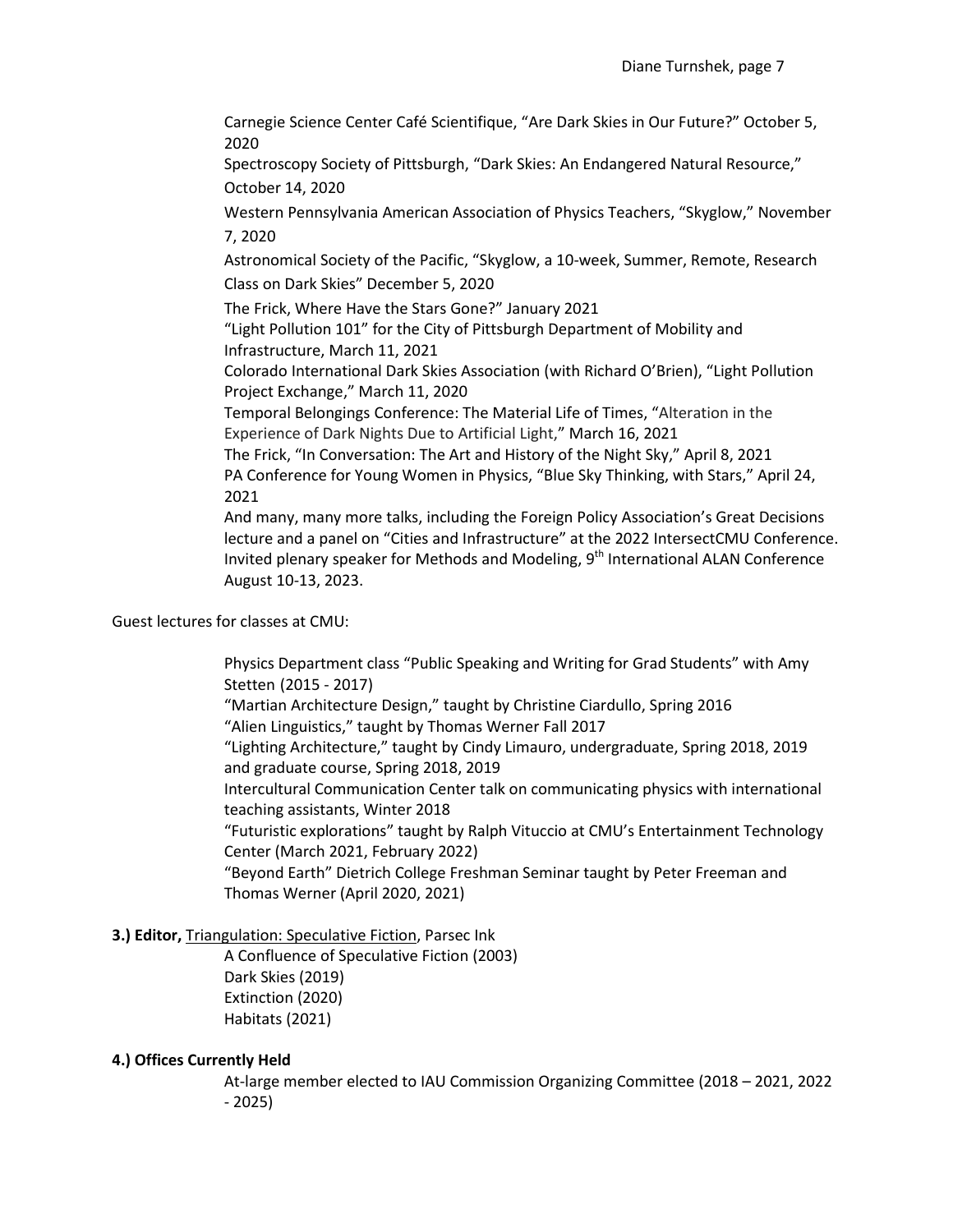B7: Protection of Existing and Potential Observatory Sites (working with the UN), Head of Technical Working Group

#### **Professional Society Membership:**

International Astronomical Union

American Astronomical Society

American Physical Society

Science Fiction and Fantasy Writers of America (Board of Directors, Eastern Regional Director 2004 to 2007)

#### Other memberships:

American Association of Physics Teachers Astronomical Society of the Pacific Amateur Astronomers Association of Pittsburgh American Association of Variable Star Observers International Dark-Sky Association Astronomical League

#### **5.) Committee Work outside the University:**

Faculty advisor and mentor for Pitt researcher and astronomy outreach organizer Anna Voelker (Ohio State) since 2015 (Anna Voelker won the 2018 \$100,000 OSU President's Prize, is a 2018 Brooke Owens Fellow, and is being mentored by astronaut Anousheh Ansari.)

CSC Buhl Academy Fellow, Spring 2015

Worked with City of Pittsburgh's Office of Sustainability to organize International Year of Light and Earth Hour events, 2015 – 2016

Member of Mayor-Elect Bill Peduto's Transition Team, November and December 2013 Participated in AAS Congressional Visits Day and Communication with Washington, 2010, 2011 and 2013 and the Space Exploration Alliance Congressional Blitz (2017) Ran Teen Programming at WorldCon in 2001 and writing workshops at many more cons Founder/executor of Alpha, the SF/F/H Workshop for Young Writers, a 12-day, genre, residency, writing workshop for teens 14 to 19 years old, from 2002 to present Creator of the Pyr Street Team, a viral marketing venture in publishing

Developer of small press, publishing company PARSEC Ink, edited the first of its yearly Triangulation anthologies in 2003

Founder of the WorD writing/critiquing group, meeting biweekly 1996 - present Worked with Sally Ride and the Expanding Your Horizons science outreach efforts Education and public outreach (invited by pre-K-12 schools, gifted education programs, church groups, homeschoolers, AAAP, school clubs, PTOs, gifted education groups, etc.) Podcasts at 365 Days of Astronomy and three times on Gateworld: "The Science of the Stargate Universe"

Founder of Western PA Astronomy Enthusiasts list, which promotes events of interest (2014 - present)

Member of the Teacher Advisory Panel at the Carnegie Science Center (2014 - 2019) Participated in a NASTAR study on how to train citizens for civilian spaceflight, in a 6G centrifuge designed for astronaut training (June 2016)

Founder of the International Dark-Sky Association Pittsburgh Chapter, IDAPgh.org (March 2017 - 2019)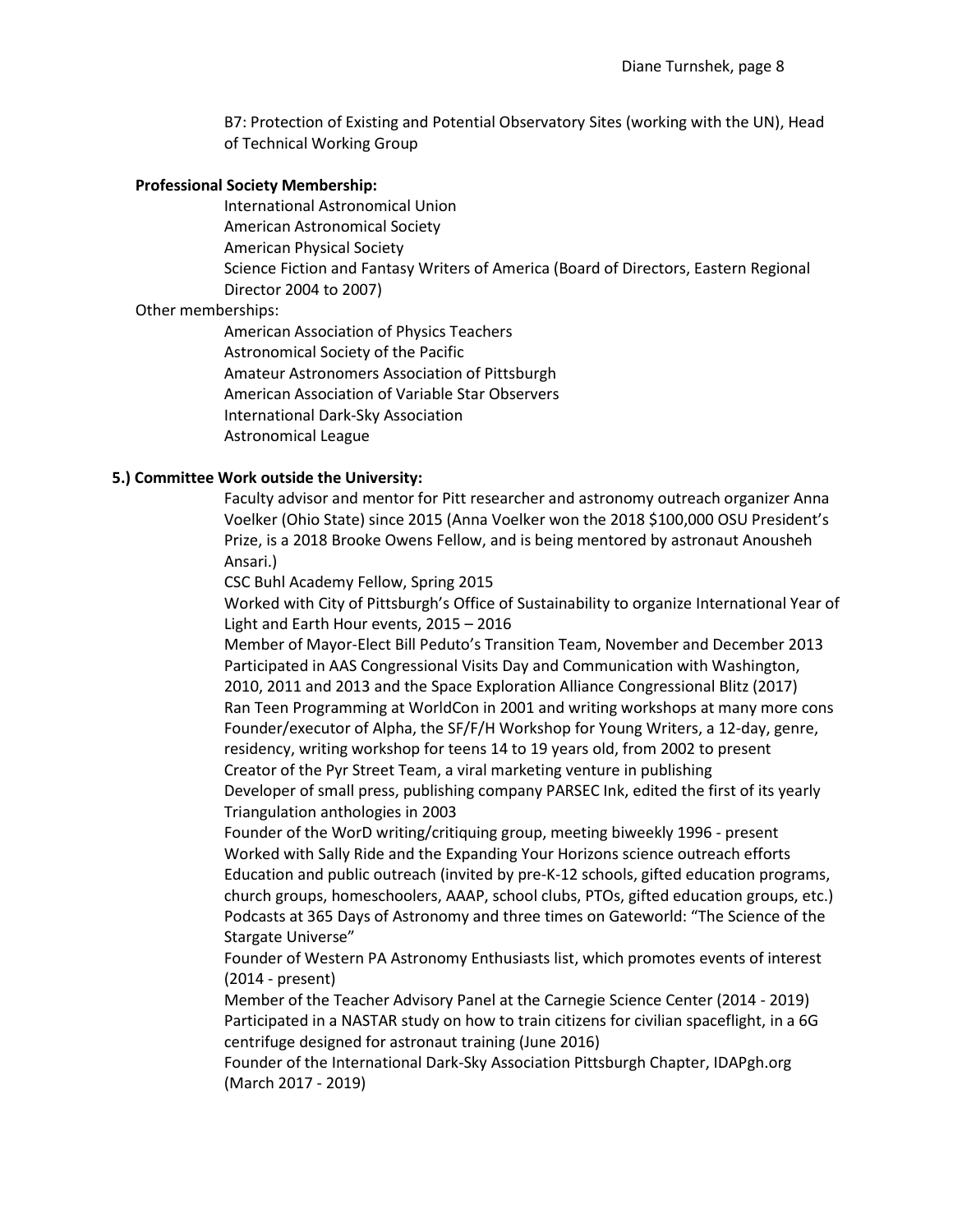Board of Directors for the Pennsylvania Chapter of the International Dark Sky Association (2019 – present) Curated three space art galleries since 2017 (at Assemble, Neu Kirche Contemporary Art Center, The Copyleft Gallery) Organized book signings for over 300 authors since 2018

#### **Publicity:**

Delivered hundreds of public talks on astronomy, physics, light pollution, and writing Quoted in The New York Times, Post-Gazette, Pittsburgh Tribune-Review, Sky & Telescope, The Verge, The Washington Post, The Washington Examiner, The Philadelphia Citizen, The Times, The Dispatch, CMU's Piper, Tartan, and Home Page stories, University of Pittsburgh's Pitt News and University Times, NextPittsburgh, Christian Science Monitor, etc.

Interviewed on radio NPR's WESA station, KDKA, KCRW, NPR's Morning Edition, Canada Radio One, Bloomberg CityLab, The Allegheny Front, Hotel Mars: The Space Show, The John Batchelor Show, etc.

Filmed for KDKA evening news, Heinz History Center, PBS NewsHour, ABC/NBC/FoxNews (Scripps TV), NEWSY.com, Chinese Global Television Network, German and French public broadcasters ZDF & Arte, etc.

### **6.) Consulting:**

Worked with Pittsburgh's Department of Mobility and Infrastructure DOMI on the Dark Sky Ordinances for Pittsburgh

Helped with development in Mellon Park, guiding contract language with respect to artificial lights at night

### **7.) Contract and grant support:**

2015 AAS Travel Grant (\$1200) for IAU meeting, Honolulu Hawaii 2015 grant from the City of Pittsburgh for IAU conference presentation (\$640) 1989 to 2005, numerous NSF and NASA astronomy outreach grants through University of Pittsburgh

Two weeks of summer salary support from Tina Kahniashvili for outreach 2017, 2018 One month of summer salary support from Rupert Croft for outreach 2020, 2021, 2022

#### **Grants, not including salary support:**

2015 Sprout Fund Big Idea grant recipient for "Cosmic Connections" (\$1000) 2014 Education Grant from SFWA for YA Lecture Series (\$2000 in 2014, \$3000 in 2015) and for Alpha, the SF/F/H Workshop for Young Writers (\$1000 in 2015, \$2500 in 2016) 2014 ProSEED Grant, CMU for YA Lecture Series (\$1500)

2014 Heinz Endowments Astronomical Footprint grant with the Pittsburgh City Department of Innovation and Performance (\$25,000) for "Our Pittsburgh Constellation"

2014 Heinz Endowments grant for Alpha, the SF/F/H Workshop for Young Writers (\$10,000)

2018 Metro21, "Artificial Light Survey of Nighttime Pittsburgh," with Stephen Quick, \$80K

### **8.) Reviews of Publications:**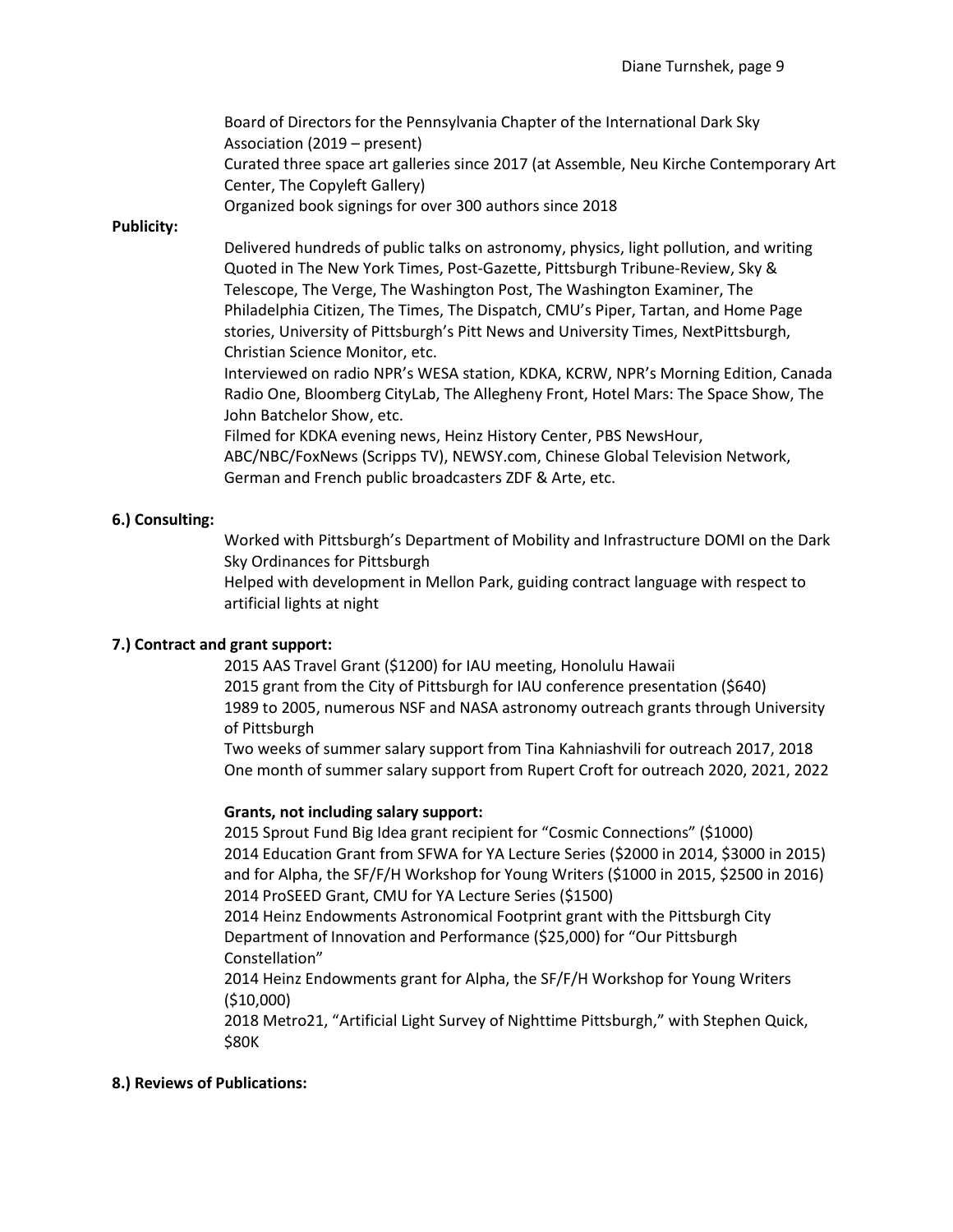Book-Review - an Atlas of Digital Spectra of Cool Stars, Turnshek, D. E.; Turnshek, D. A.; Craine, E. R.; Boeshaar, P. C., SKY AND TELESCOPE Vol. 73, NO. 4/APR, p. 395, 1987 [\(S&T](http://www.skypub.org/)  [Homepage\)](http://www.skypub.org/) 04/1987

#### **Service and Committee Work within Carnegie Mellon University:**

University: Faculty advisor for CMU Astronomy Club (2011 - present) Faculty advisor for Partners in Speculative Fiction CMU student club (2014 - present) Faculty co-advisor for CMU Rocket Command 2020 to present) Faculty advisor for KGB (2020 to present) Faculty advisor for Stuco: Science Fiction and Fantasy Literature (Jan 2012 - May 2014) Faculty advisor for Stuco: Mythology (Fall 2010 - Spring 2011) Thesis committee for CMU grad student Daniel Wilcox for his MFA in Art (2013 - 2015) Gelfand Center Education & Outreach Award Nomination Review Committee, Fall 2013 Founder/executor of YA Lecture Series, now called the Speculative Lecture Series at CMU (2014 - present) Hosted Carnegie Mellon Women's Association events (2012, 2014, 2021) CMU Campus Outreach: Take Your Daughters and Sons to Work Day, Society for Women Engineers High School Event, Venus Transit Event, SciTech Day presenter, Admission Dept. Educational Day Faculty advisor for winning team of CMU engineering students in the HP-Intel "Life in Space" competition to make life better for the astronauts aboard the ISS (April 2017) Second place winner in the Mars City Design Competition (Architecture category) with CMU alumnus Matt Finlay. (November 2017) Staff Council Sustainability Committee member 2017 - present College: CMU Adhoc Special Faculty Committee for Q-Review, Fall 2013, 2016 – 2021 Huge Young Award Committee 2020 and Lead 2021 Departmental: CMU Women in Physics weekly lunch co-organizer (2010 – 2014) Crew 120, Mars Desert Research Station (with CMU graduate student Nora Swisher), Dec. 2012, including speaking role in the 2015 documentary "Above and Below" Co-organizer of Constructive Interference, Women and Minorities in Physics Committee Head for Physics "Scotty Goes Green Team" Ran a full-day conference on light pollution "Dark Skies," June 1, 2019 Member of Physics Outreach Committee Organizational committee for the Conference for Undergraduate Women in Physics, January 2020

### **Contributions to Education:**

CMU Courses taught: MCS Core Classes: Eureka! 38-101, Engage in Wellness: Looking Outward 38-330, Engage in Wellness: Looking Inward 38-230, Engage in Wellness: Looking Forward 38-430 (Fall 2019 to present)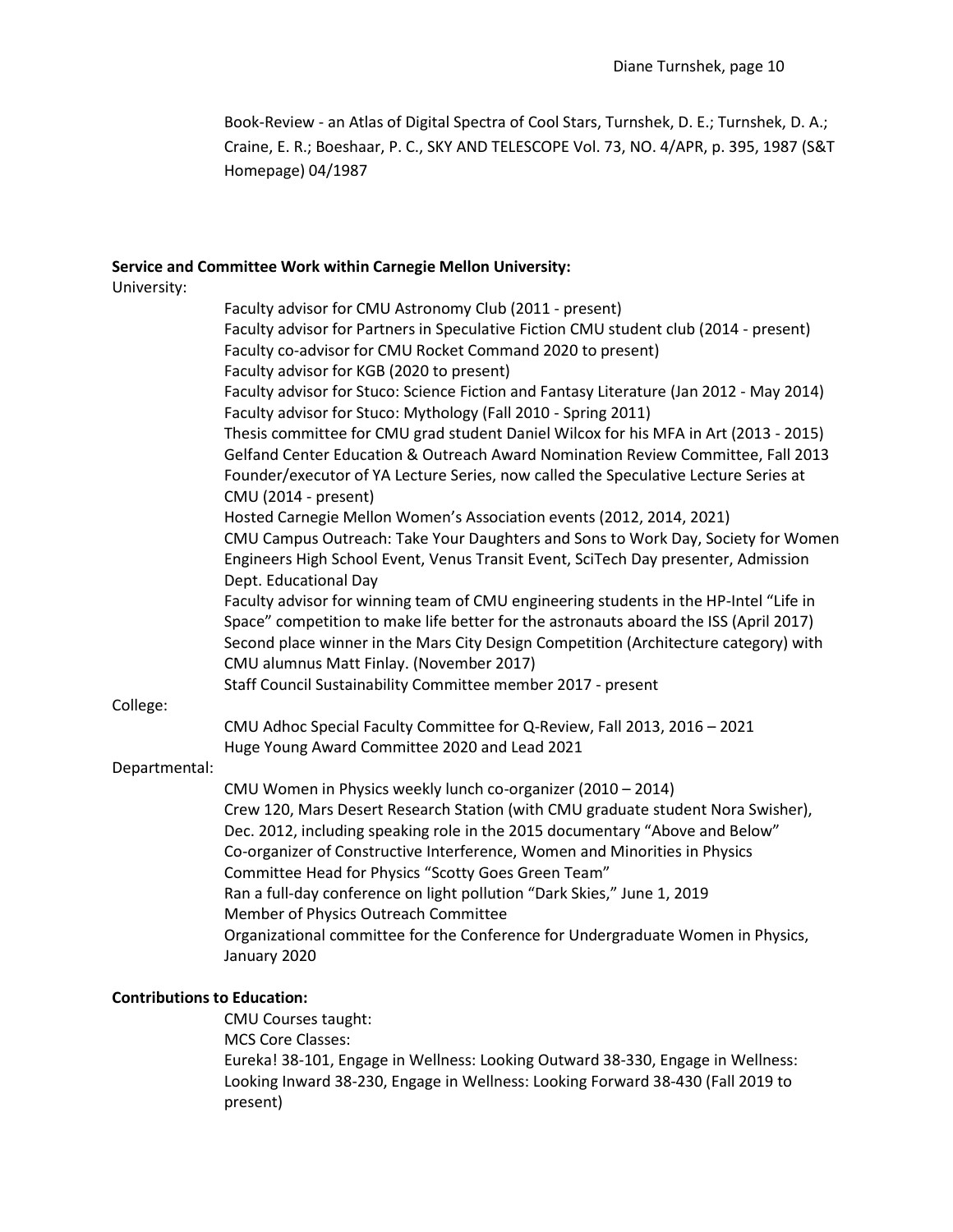Reading and Writing Science 38-304 (formerly Propel Science Communication), Engage in Wellness: Looking Inward 33-230, Engage in Wellness: Looking Forward 33-430, Engage in Wellness: Looking Outward 38-330 (Spring 2020 to present) Skyglow Research 99-520 Summer 2020, 2021 Intro to Astronomy, 33-124 (Fall, 2008, 2009, 2010, 2011, 2012, 2013, 2016, 2017, 2018, Summer 2011, 2013, 2014, 2017, 2018, 2021, 2022) Summer Academy for Math and Science (SAMS) class on Astronomy: Light Pollution, Summer 2018 Experimental Physics, 33-104 (Spring 2013, 2014, 2015, 2016) Physics Department class, "Teaching the TAs to Teach" (August 2012 to 2015, 2017, 2018) English Department, 76-264 "SP PJ CREATV WRITNG" (Summer 2013)

Pitt Courses taught:

Introduction to Astronomy, Astron 0089 (Summer 2013, 2014 and earlier classes) Stonehenge to Hubble, Astron 0088 (Spring 2017, 2018, Summer 2016, Fall 2014, 2015) Physics of Science Fiction, Physics 0089 (Spring 2012 and two earlier classes)

#### **Fiction and Nonfiction:**

"Tempered with Heat" Out of JJ's Attic Vol. 2, 1999.

"Dancing in the Light" December 1999, Analog Magazine

"Hullabaloo" July/Aug 2000, Analog Magazine

"Extreme Geas" Six from PARSEC, a PARSEC Ink anthology, JJ Walton, editor, 2000

"How to Write a Science Fiction and Fantasy Love Scene" June, July 2000 SF&F Workshop Newsletter

"The Queen of Self-Help" Canadian SF magazine Challenging Destiny, No. 11, December 2000

Web-published SciFaiku poem "Vanadium" (Element #23) at iSciFiStory.com "Alien Pygmalion" ROUGH BEASTS edited by Sandra Kasturi, Lone Wolf Publications, December 2001

"Decoupage" the-phone-book.com Version 9, March 1, 2003

"Sheep" the-phone-book.com Version 9, March 1, 2003

"21-Bubblegum Salute" the-phone-book.com Version 9, March 1, 2003

"Spark of Hope" storyhouse.com, August 18, 2004

["101 Ways to Show Your Characters Are in](http://userpages.burgoyne.com/workshop/sffw292.pdf) Love" February 2006 issue of SF&F Workshop Newsletter

Many Genres/One Craft, contributor, eds. Arnzen and Miller 2011

"Queen of Self-help" reprinted in the Hazard Yet Forward anthology, August 5, 2012

"Christmas on Mars" SF Signal Guest Post, Dec. 25, 2012

"Hullabaloo" reprinted in Drabblecast 276, March 19, 2013

"Asteroid Zoup" Liquid Imagination, May 10, 2013

"Great SF/F Stories by Women" SF Signal Mindmeld, July 24, 2013

"Science Fiction Technologies" SF Signal Mindmeld, Dec. 2013

"Moms Rule" Analog Magazine, April 2014

"Vegan" in Parch anthology, Triangulation, Parsec Ink, November 2014

"Etymology of WorD" in the anthology Knee Deep in Little Devils 2018